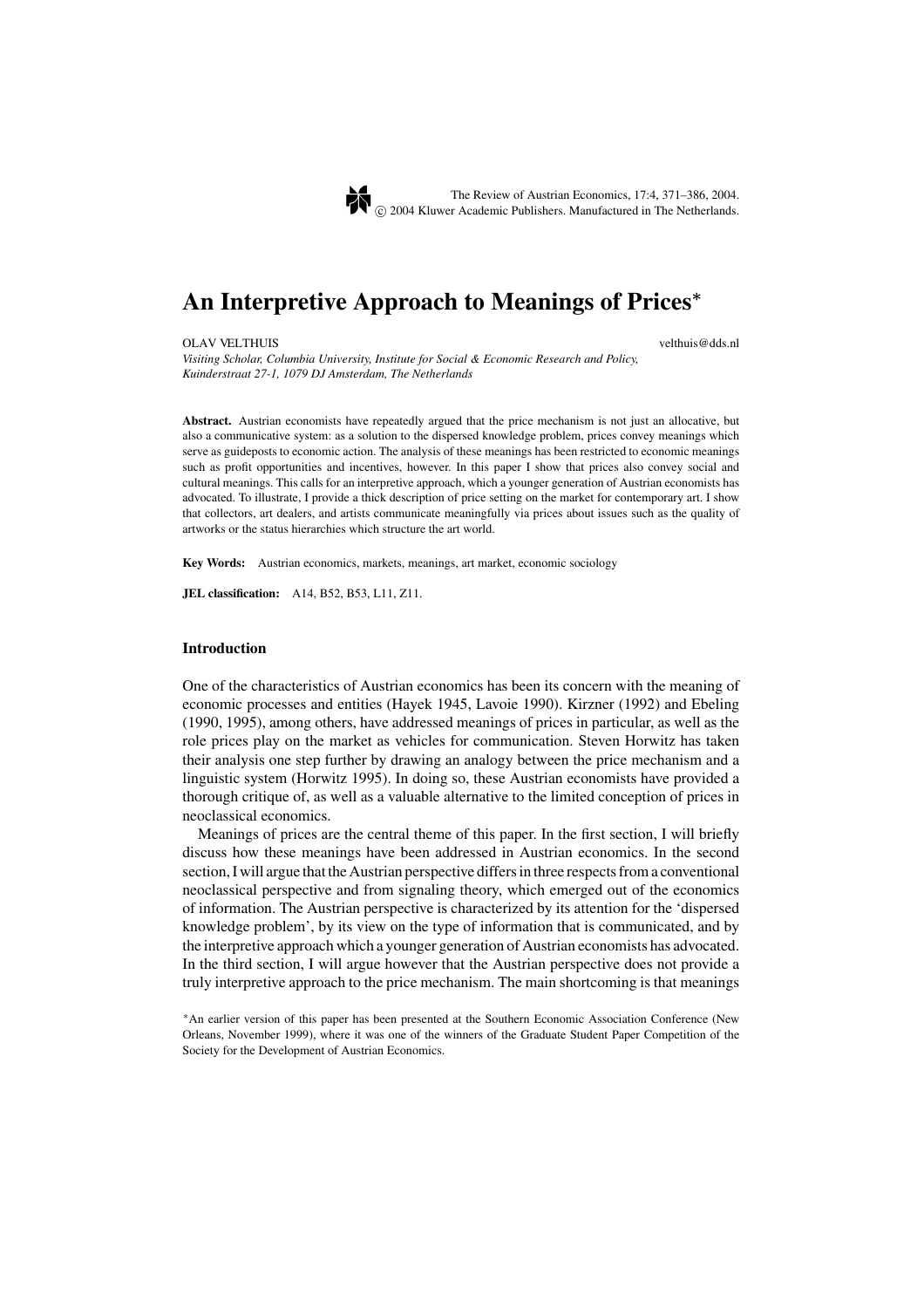of prices are unnecessarily restricted to economic meanings. If we want to come to a full-fledged understanding of the price mechanism, and if prices can indeed be read as a text, non-economic meanings need to be included in an interpretive approach. In order to develop such an approach, I borrow from recent work in economic sociology and economic anthropology.

In the fourth section, I will illustrate this approach empirically by means of a case study on the primary art market, that is the market where contemporary artworks are sold for the first time.<sup>1</sup> Although this market may be unconventional because of its thinness and because of the heterogeneity of the product, it is exemplary because it reveals meanings of prices in all their complexities and intricacies. My main finding is that by pricing art, art dealers convey social and cultural meanings to their colleagues, artists and collectors. These meanings do not only refer to profit opportunities or scarcity situations, as Austrian economists argue, but also to the quality of the objects, and to the people who produce and desire them. Impersonal and businesslike as prices seem, they are the numbers artists, collectors and dealers live by (cf. Friedland and Alford 1991). In the fifth and final section, I indicate how my findings deviate from existing signaling theory. In doing so, I restrict my discussion of the empirical findings to the strong taboo on price decreases which characterizes the primary art market.

# **1. Price Signals in Neoclassical Economics**

In neoclassical economics, prices seem to be devoid of meaning at first sight; they are the outcome of the impersonal forces of supply and demand, which are given to economic actors in a situation of perfect competition. Actors "neither offer nor interpret prices, for in the formalized schema the market participants neither communicate nor respond to each other. Rather, they simply, and individually, register the alternative quantities of goods they would be willing to buy or sell along a hypothetical spectrum of higher or lower prices that are both 'given' and given to them", as Ebeling puts it (Ebeling 1990:184). Ebeling concludes that the neoclassical perspective hinders the analysis of market prices on the market and of the way actors respond to them.

It can nevertheless be defended that prices are meaningful within in a conventional neoclassical economic framework: prices coordinate mutual decision making processes by making information available to buyers and sellers. They guide actors on the market, in the words of Kirzner, "to that pattern of attempted activities that permits all of them to be carried out without disappointment and without regret" (Kirzner 1992:143). According to Kirzner's reading of neoclassical economics, this communicative function is confined to equilibrium situations. However, according to neoclassical economists like George Stigler, prices also function as 'reporters' in disequilibrium situations. If for instance a shortage of a certain good exists in a certain community, a rising price will communicate this to producers in other communities. Stigler concludes that prices communicate "innumerable messages on the state of supply and demand for each commodity or service" (Stigler 1987:14).

The communicative function of prices has been treated in more depth within the economics of information, which emerged in the 1970s and grew explosively in the 1980s. Nobel Laureates Michael Spence, George Akerlof and Joseph Stiglitz introduced 'signaling' and related terms like 'screening' and 'efficiency wages' into the analysis of markets where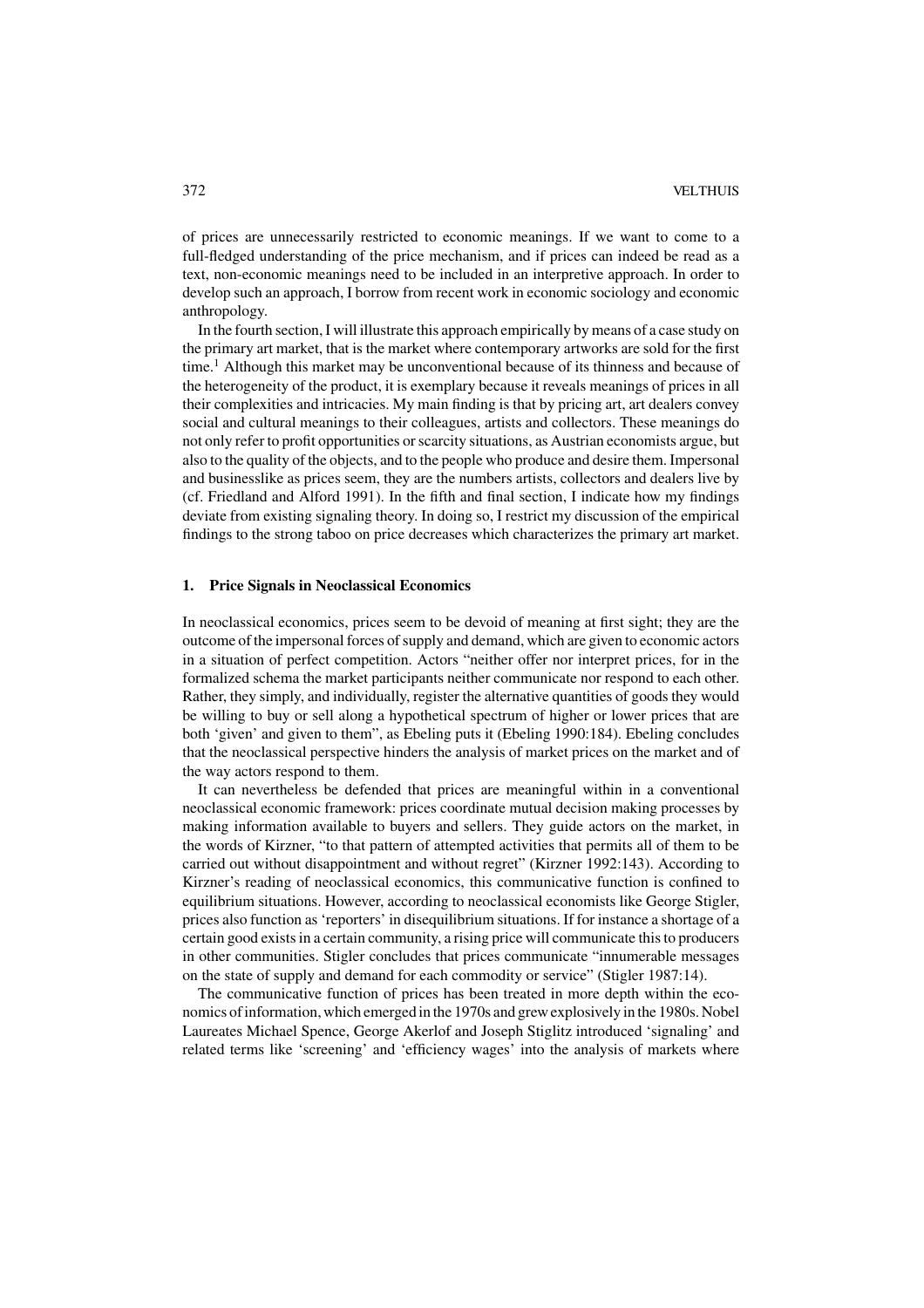the quality of goods and services is difficult to assess (see Riley 2001). The overarching argument is, in the words of Stiglitz, that "price serves a function in addition to that usually ascribed to it in economic theory: it conveys information and affects behavior" (Stiglitz 1987:3). In particular, prices are used to judge the quality of a good, or, to put it in other words, quality is 'screened' by means of the price level. Stiglitz acknowledges that this may result in the persistence of disequilibrium situations because price changes are interpreted as quality changes. Thus in a situation of excess supply on a labor market, price decreases will sometimes be infeasible because they may signal a lesser quality of labor supply (cf. Stiglitz 1987). This signaling effect is not confined to uninformed parties who lack other sources of information to estimate the quality of goods. Michael Spence, who was one of the first economists to recognize the relevance of signaling in the economy in general, argued that sellers correlate the quality of goods within a product line with the price on the basis of experience. The consequence is that price changes send quality signals to informed, frequent buyers of those goods (Spence 1974).

The communicative function of prices has not only been discussed within the economics of information, but also in Austrian economics. Kirzner, Ebeling, Horwitz and Peter Boettke, to name a few, have stressed that prices not only constitute an allocative mechanism, but also a communicative system. This communicative property enhances coordination of economic action between individuals. As Boettke argues: "[t]he market process solves the problem of economic calculation by generating 'signals' of individuals to orient their behavior to one another" (Boettke 1995:65). The communicative role of prices is most apparent in a disequilibrium context. Whereas according to the Austrian view prices play an active role in the discovery process by spreading information *yet* unknown to actors on the market in a disequilibrium situation, they merely 'summarize' knowledge *already* known in an equilibrium situation according to neoclassical economics. As Ebeling put it: "In an arena of multiple minds, prices are not merely generalized constraints, but a means for communication with others concerning one's own intentions and the reciprocal actions desired from those others in the nexus of exchange. Prices now enter as a potentially coordinating element in the arena of personal relationships. In order to fulfil this role, however, the actors in the market must understand the meanings of others as externalized in the form of ratios of exchange between commodities traded" (Ebeling 1990:184).

# **2. The Economics of Information vs. the Austrian Perspective**

How does the Austrian approach differ from 'conventional' signaling theory? It can be argued that the economics of information in general and signaling theory in particular, is highly indebted to the work of Hayek on the use of knowledge in the economy and on markets as discovery processes (see e.g. Thomsen 1994). Nevertheless, I distinguish three differences between a conventional and an Austrian approach to price signals. The first difference is the centrality of the dispersed knowledge problem. As Hayek has argued throughout his work, the economic problem does not concern scarcity *per se*. Instead, the question is how to allocate given resources in a situation where ends are only known to individual people, and complete collective knowledge of means and ends is lacking: "it is a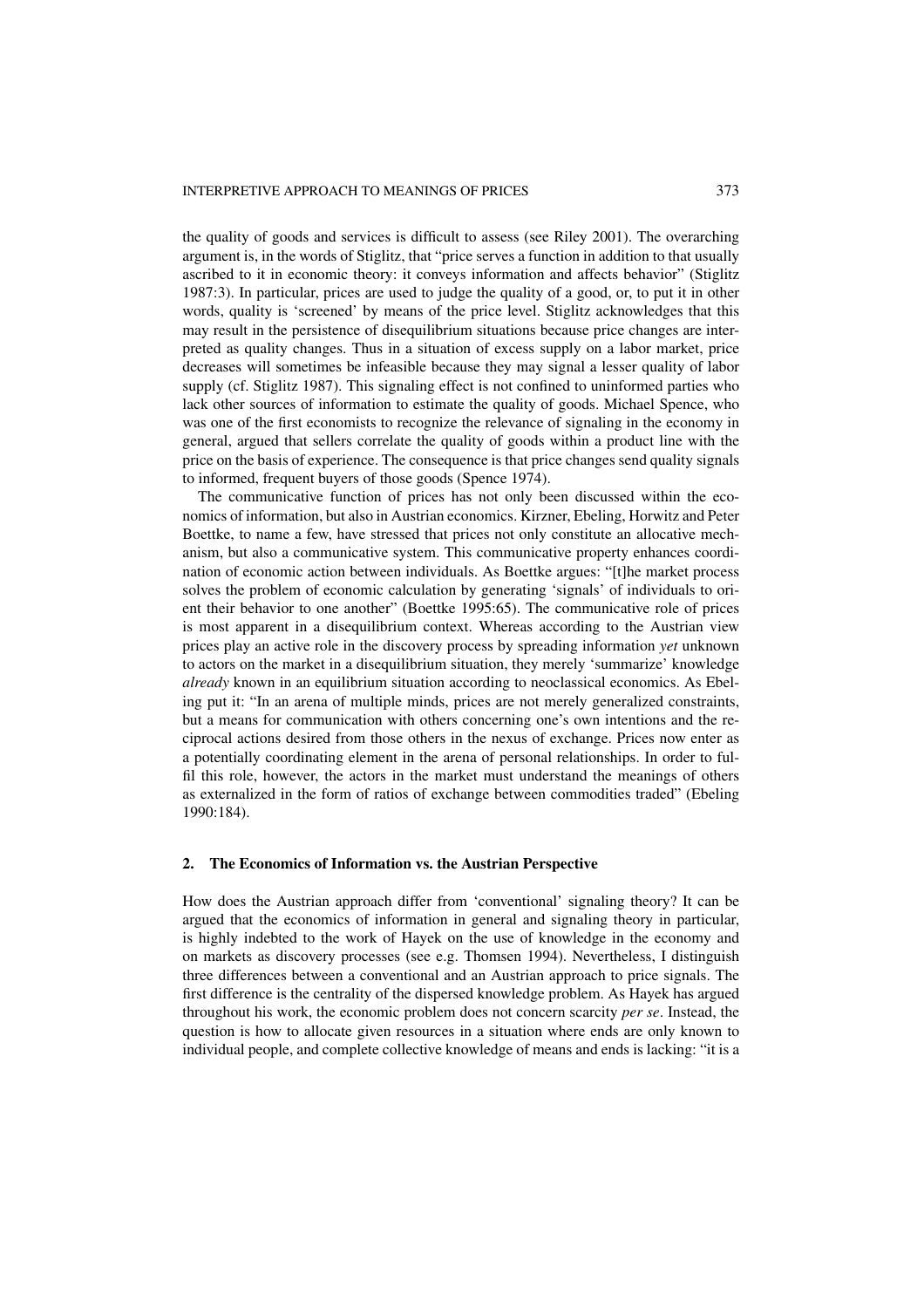problem of the utilization of knowledge which is not given to anyone in its totality" (Hayek 1945:78). This *dispersed knowledge* problem presents a major challenge to society: "that of generating flows of information or of signals that might somehow stimulate the revision of initially uncoordinated decisions in the direction of greater mutual coordinatedness", as Kirzner put it (Kirzner 1992:147). In the Austrian view, the communicative function of prices is primarily seen in the context of this general *dispersed knowledge* problem; by contrast, the economics of information is concerned with more specific information problems such as information asymmetry, which concern interaction between individual sellers and buyers on specified markets (cf. Akerlof 1970).

The second, related difference concerns the type of information or knowledge that prices communicate. In the Austrian view, prices do not transmit knowledge per se, but instead function as 'knowledge surrogates.' This means that prices are not sources of information in their own right, but instead summarize existing market conditions. In that capacity, they ensure that actors do not have to engage in costly information collecting activities. Also, they signal profit opportunities to alert entrepreneurs, and incite them to economic action. By contrast, in the economics of information, prices are sources of information in themselves; this information regards some property of goods such as their quality (for an elaboration on this difference, see Thomsen 1994).

The third difference, which the remainder of this paper will be mainly concerned with, is the interpretive approach which a younger generation of Austrian economists advocate (see Lavoie 1990). They argue that prices or price changes in themselves are meaningless, and need to be interpreted as to their meaning (Ebeling 1995:143). In this respect, the price mechanism can be likened to other symbolic systems such as language. Indeed, some Austrian economists have interpreted markets, money and prices in terms of a text (Ebeling 1990, Horwitz 1995). Horwitz has indicated in particular that a monetary system shares properties with a linguistic system. For instance, we use language in daily life and change it by using it, just like "[p]rices both inform human action and are informed by it" (Horwitz 1995:166). Horwitz concludes that "[v]iewing money as language reinforces the notion of the market as a dialogic text" (Horwitz 1995:168). The efficiency of markets would be dependent on this non-verbal language of a monetary system.

## **3. Towards an Interpretive Approach**

By drawing an analogy between the price mechanism and a linguistic system, Austrian economics has opened up the road for alternative methods to study economic phenomena. In line with the interpretive approach, some Austrian economists have advocated a truly social scientific approach to prices. Ebeling has argued for instance that in order to see price as a social means, "[t]he economist must now truly become a *social*scientist. He can achieve this, not by super-imposing his established method of analysis on other disciplines, but rather by inquiring into the methods of those other disciplines to see what useful analytical tools have been developed to grapple with problems of understanding *social* action. Social action is by its nature *interpretive* action, and therefore its analysis requires the methods that have been developed in other social disciplines for understanding the processes through which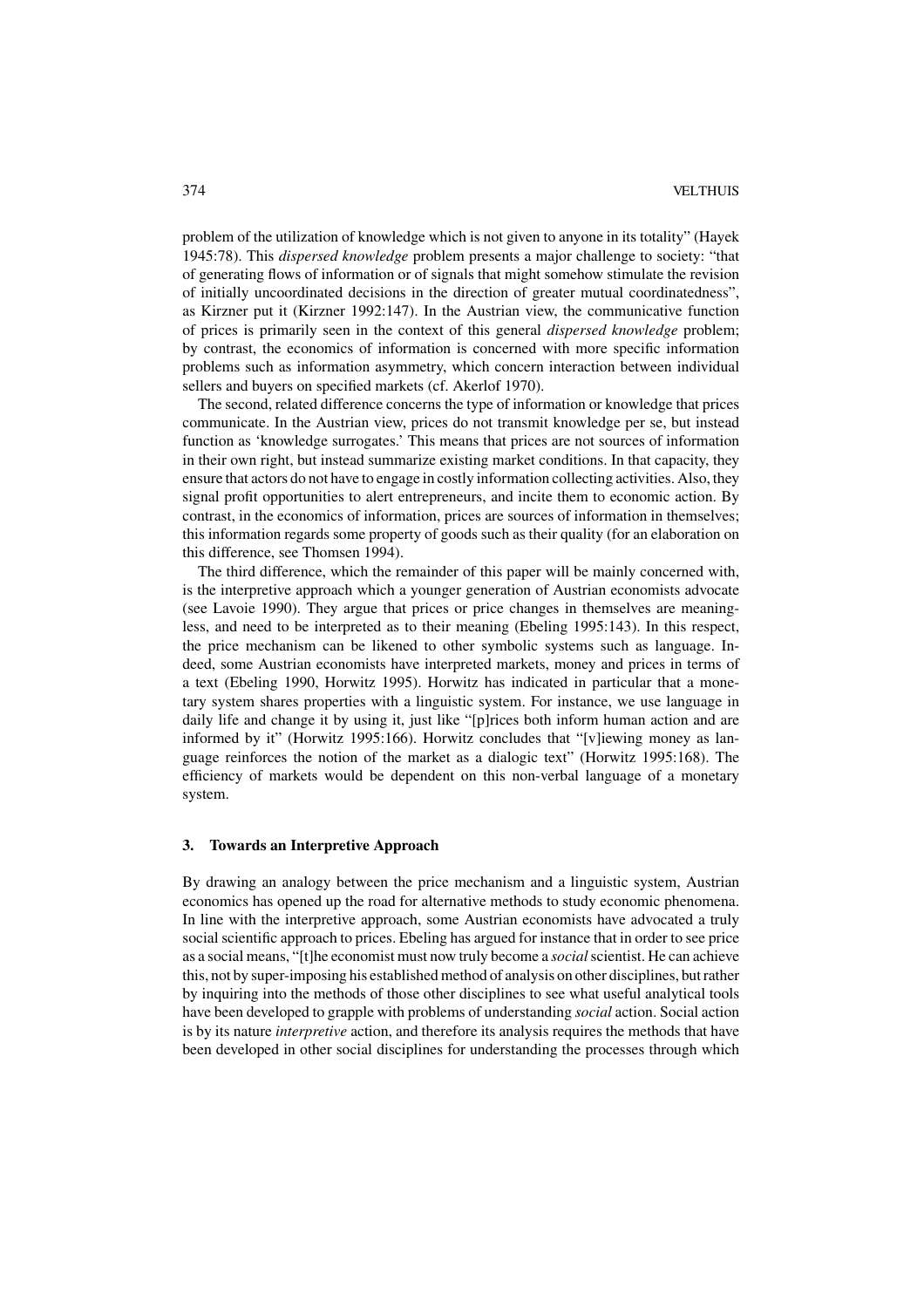#### INTERPRETIVE APPROACH TO MEANINGS OF PRICES 375

individuals interpret one another's meanings and actions" (Ebeling 1990:191; emphasis in original).

These promises regarding an interpretive, social scientific approach to prices are not lived up to, however. Instead, the meanings which prices convey in an Austrian economic framework are limited to strictly economic meanings. The tendency to restrict meanings to economic meanings is most explicit in the work of Kirzner, who views these meanings in the exclusive terms of "profit opportunities" or economic incentives for "competitiveentrepreneurial entry and discovery" (Kirzner 1992:149–150). My claim is, however, that if we want to come to a full-fledged understanding of the price mechanism, we are in need of an interpretive approach to prices, which *does* acknowledge other meanings than economic ones. Such an approach would recognize that the meanings that prices convey can be related to social and cultural rather than just economic values. If competition is indeed a discovery process, prices may not only reveal profit opportunities, but also information related to the social and cultural context of market transactions or the status and reputation of transaction partners.

In order to develop such an inclusive, interpretive approach to prices, I draw on recent literature in economic sociology and economic anthropology. Although the price mechanism has so far not been high on the agenda of economic sociology nor of economic anthropology (see Velthuis 2003), a few studies have interpreted the price mechanism and monetary systems as explicitly social and cultural, rather than just economic phenomena. Alice Kessler-Harris has argued, for instance, in a study of the historical development of a women's wage, that "[p]opular perceptions of the wage are far richer than the descriptions of economists would imply." At times, prices on the labor market have been conceptualized as "just" or "fair"; women and their opponents furthermore distinguished "family", "living", "luxury" and "necessity" wages (Kessler-Harris 1990:2). Anthropologists Jennifer and Paul Alexander have argued that the very concept of price has different meanings in different economies. On the Indonesian island of Java, for instance, the equivalent of the English word price has the connotation of price range rather than fixed price, while an exact equivalent of the Western concept of 'price' does not exist (Alexander and Alexander 1991). Mitchel Abolafia found in a study of financial markets that "[m]oney is more than just the medium of exchange; it is a measure of one's 'winnings.' It provides an identity that prevails over charisma, physical attractiveness, or sociability as the arbiter of success and power on the bond trading floor" (Abolafia 1996:30). Anthropologist Clifford Geertz argued likewise in his account of Balinese cockfights that money can be "less a measure of utility" than "a symbol of moral import" (Geertz 1973 [1993]:433).<sup>2</sup>

My qualitative research on the market for contemporary art in Amsterdam and New York generated similar results. The approach I take to this market is interpretative in Geertz's sense: it is a thick, fine-comb description of the price mechanism with the help of qualitative methods (Geertz 1973). I conducted 18 semi-structured, in depth interviews with art dealers in Amsterdam, and 19 interviews with art dealers in New York between April 1998 and March 2001.<sup>3</sup> Both to further triangulate and to supplement the data, my research is also based on written material from eclectic sources such as reviews in art magazines, interviews with artists, collectors or gallery owners published in books and magazines, biographies of art dealers, guidebooks to the art market for artists, and court materials.<sup>4</sup> In this paper,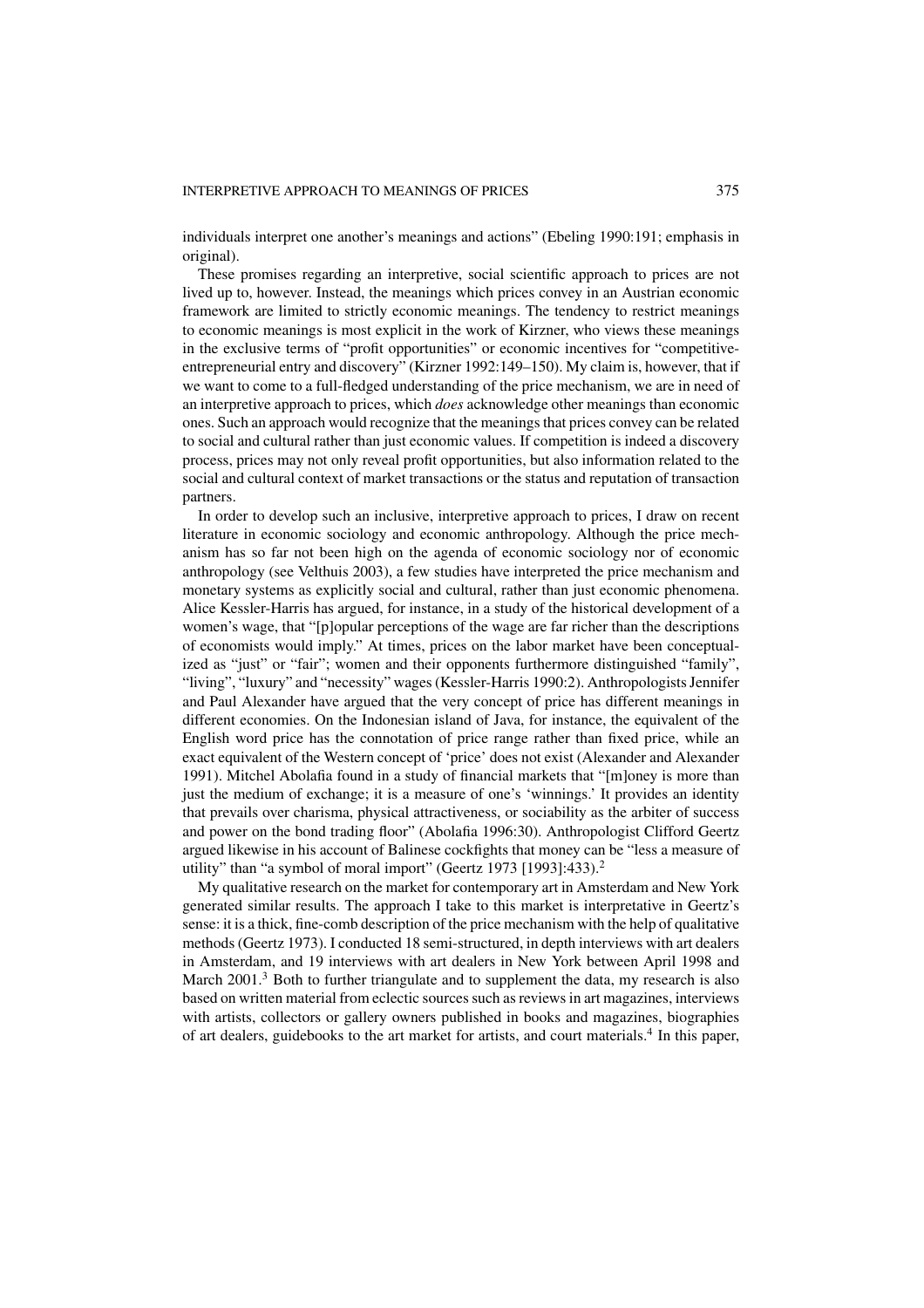my report of the findings will be limited to one of the major anomalies of the primary art market, which is the existence of a strong taboo on price decreases (see Velthuis 2005 for a full account).

#### **4. Social and Cultural Meanings of Prices**

In academic literature on the art market, it has been widely recognized that dealers in contemporary art consider outright price decreases infeasible (Moulin 1967 [1987], Plattner 1996, Klein 1994); this phenomenon is also discussed in artist's guides to the market, and it is universally acknowledged by the dealers I interviewed. When I questioned them about price decreases, I received answers like: "a work of art is never decreased in price, never"  $(1.11)$  or "I have a moral responsibility to maintain the price, a responsibility towards the community I am involved in"  $(y_511)$ . In fact, art dealers and artists seem to behave more like *price* than like *profit* maximizers. In their everyday models of the art market, the concept of price elasticity plays a subordinate role. From an economic perspective this may make sense as far as the negative effect of price decreases on the investment potential of art is concerned. The taboo is puzzling, however, since it inhibits the movement of the market into equilibrium: if lowering prices would really be impossible, the market cannot be cleared in case of excess supply. For sure, there is a rationale to this market practice, albeit not a strictly economic rationale.

I argue that this taboo on decreasing prices can be understood by taking social and cultural meanings of prices into account. My ethnographic material shows that prices are suspended in a web of meanings, of which profit opportunities are only one. This web of meanings relies on mental accounting schemes which are composed of cognitive associations and which connect prices with quality, reputation and status (Thaler 1999). These schemes are established through a process of semiotic socialization. Members of the art world, who have detailed knowledge about prices and pricing conventions, can interpret or 'read' these meanings. Also, they notice deviations, and extract meaning from them. Thus my research builds on the Austrian notion that the price mechanism is not just an allocative system, but also a full-fledged semiotic, symbolic, or communicative system akin to language.

This communicative property is enhanced by the fact that radical uncertainty prevails as far as aesthetic evaluation is concerned: individual actors do not know the value of things, while objective criteria to evaluate the quality of the work are lacking (cf. Smith 1989). In such a situation, prices function, as Boettke puts it, "as 'aids to the human mind' in their capacity as *guideposts to human action* within a complex and uncertain world" (Boettke 1995:65; emphasis added). How does this work?

When setting prices, dealers take into account that collectors infer judgments about the quality of the work from its relative price or from a price change. Contrary to other markets, including those for cultural products such as literature or music, success on the art market is measured in terms of rising prices rather than rising sales. An increase in the price level of an artist's work therefore conveys the message that his career is developing or that his art is being accepted in the art world; simultaneously, it makes collectors feel secure about the acquisitions which they have made in the past or which they intend to make in the future. This property of art markets has been recognized in previous research on art markets. Plattner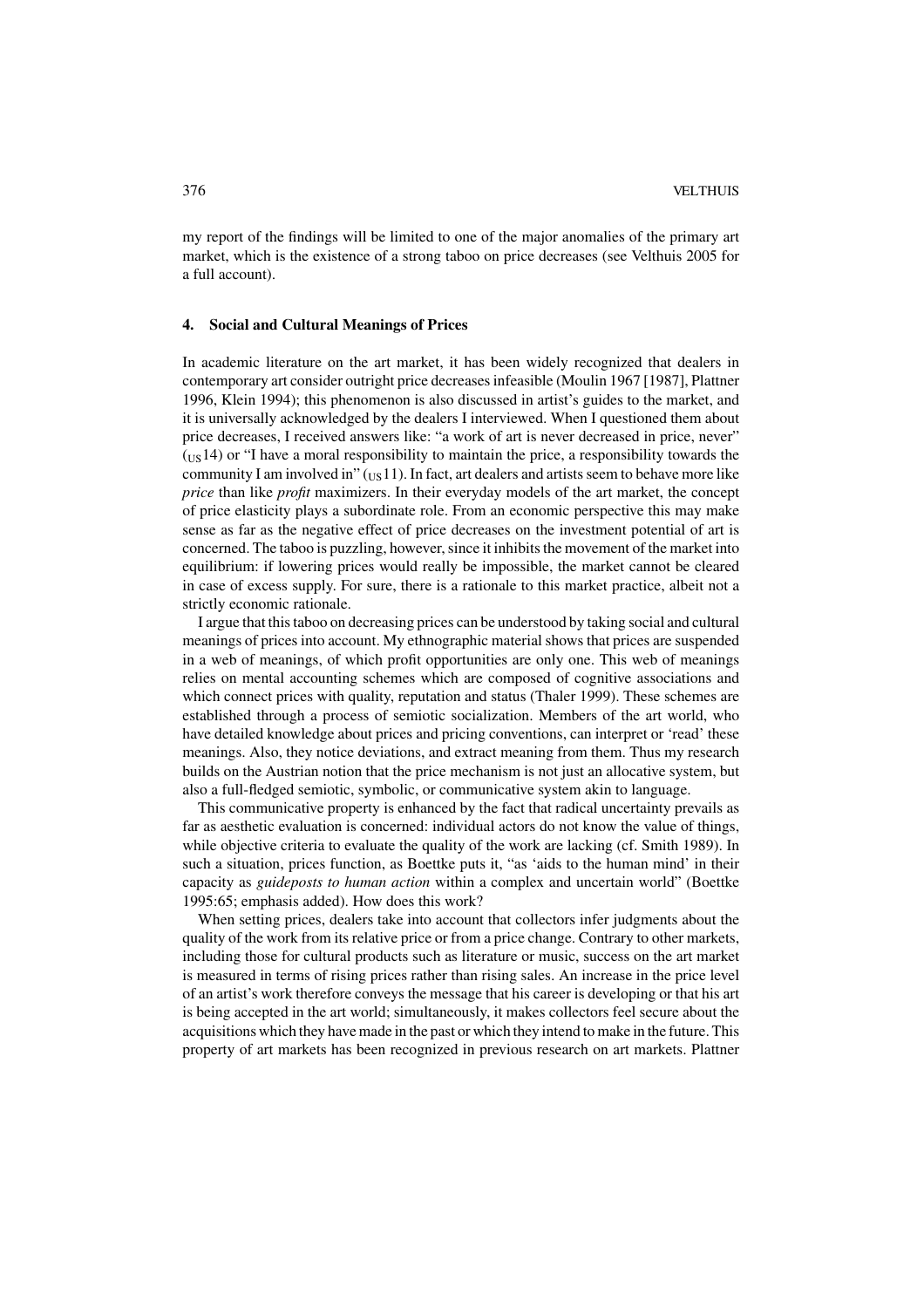argued that "[i]n the absence of a well-defined set of rules for judging quality, price and how widely the work is distributed are taken as a signal of excellence" (Plattner 1996:15). In her study of the French art market, Moulin noted similarly that "[g]iven the confusion of values that currently prevails in the world of art, confused buyers who admit their incompetence to make up their minds see high prices as a guarantee of aesthetic quality" (Moulin 1967 [1987]:157).

The positive meanings of increases encourage dealers to be price rather than profit maximizers: since high prices are perceived as a sign of success, dealers and artists have an incentive to actively produce scarcity. This provides a tentative explanation for the fact that galleries, both in the past and in the present, deliberately restrict the number of works they hang in an exhibition (cf. Grampp 1989:86–87), for the fact that even highly successful artists like Mark Rothko, Francis Bacon, or Pablo Picasso left a large number of works when they died, or for the fact that art dealers are eager to restrict the edition size of photographs and prints. All these practices suggest that artists and their dealers are keen on creating scarcity and thus maximizing prices.

The opposite argument applies to price decreases. Price decreases affect more than just the return on investing in art (cf. Frey 1997). In fact, such a direct economic effect was not even mentioned in the interviews I conducted. Instead, dealers were concerned about the meanings that those decreases convey to both artists and collectors. However strong the economic logic of a price decrease may be, by lowering the price an art dealer conveys a message about the worth of an artist's work and thereby affects her self-esteem. Says an *éminence grise* of the New York gallery scene: "[A price decrease] has a caustic reverberation. If the artist goes down, it means the gallery has lost confidence in him, or the collectors have lost confidence, or he lost his audience. Those are the implications, and you must never allow for those implications, because if you continue to exhibit him, it means that you continue to have faith in him. And if you continue to have faith in him, that means you believe that the artist's progress is ongoing. It is injurious to an artist if he finds that he cannot sustain his price level. That is a blow to his self-esteem"  $(y<sub>S</sub>14)$ . Indeed, even the most reputed dealers I interviewed, representing well known artists who sell works to museums for \$100,000 or more, confirmed that prices are a "personality issue", which means that price decreases need to be avoided. They seriously affect the pride of artists.

Price decreases generate comparable meanings for collectors. They create "suspicion in the audience", as one dealer put it; as a result, collectors will "distrust your instincts" and will "lose faith." Given the wording they choose, dealers apparently consider the collector's appraisal of art to be fragile. If the collectors' belief in the artistic value of the work is harmed because of a price decrease, the consequences can be dramatic (for similar findings related to singers, see Towse 1992:213–214). One dealer said that "if [the price] is going down, they will start asking what's wrong with it. That can have a huge backlash and can destroy a career at the beginning"  $_{\text{US}}$ 8). Another dealer confirmed with regret that "[y]ou drop the artist, because you cannot drop the price"  $_{\text{US}}19$ ). Art dealers are particularly reluctant to decrease prices since they expect that information about such decreases spreads fast in the art world.

The dramatic consequences of price decreases on the collector's appraisal, combined with the effect they have on the artist's self esteem, urge art dealers to start pricing low,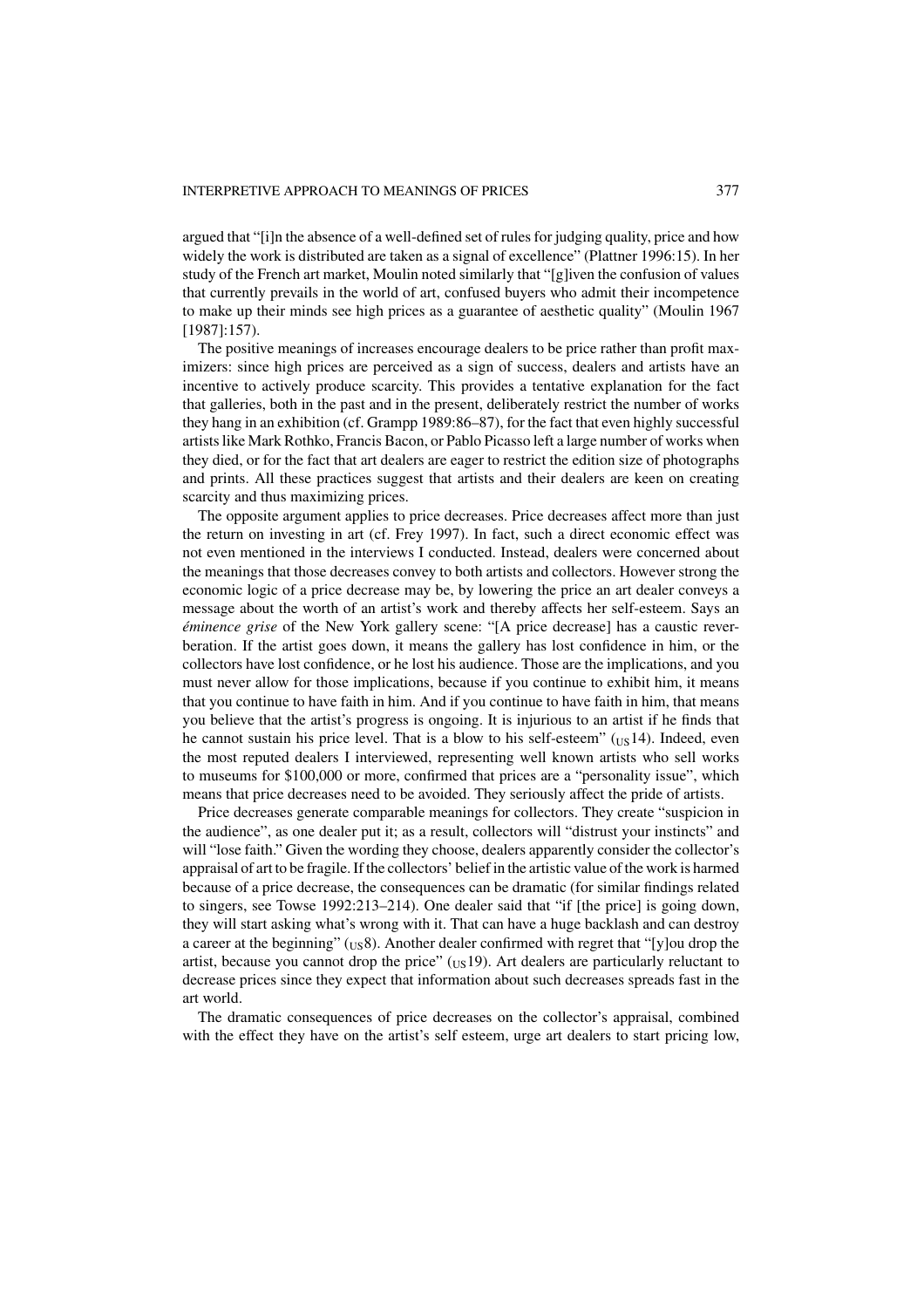even lower than the expected market clearing price. Cultural economists have argued that dealers 'underprice' artworks since it is difficult to attract the one buyer willing to pay the exact equilibrium price on a thin market like the art market (see e.g. Heilbrun and Gray  $1993:153$ ).<sup>5</sup> The alternative explanation which my interviews suggest is that the taboo on decreasing prices generates an incentive for galleries to underprice from the outset, and subsequently increase prices only cautiously.

Nevertheless, in the unfortunate circumstance that prices that are higher than the market 'bears', several emergency methods exist to decrease prices less visibly, that is without sending the negative price signal. First of all, the size of the work which the artist and the dealer select for an exhibition can be increased while keeping prices on the same level; *de facto* this reduces the selling price per unit of size, albeit in a concealed way. The second strategy is to 'restructure' the prices of an artist's work once he changes gallery. If an artist either voluntarily or involuntarily leaves a gallery or finds representation at another one, the taboo on price decreases is temporarily annulled, which makes it legitimate to start from scratch with prices. As a director of a large, multinational art dealership affirms: "Because of a kind of bubble or inflated period in time, an artist can be doing fantastic prices, and then show no activity  $(\ldots)$  That is an opportunity to bring on very good people who are already very established, who need representation and will agree to lower their prices. (. . . ) Some artist can be very well known, and still come and take a cut in their prices.  $( \ldots )$  There were certainly some people who left [during the crisis of the art market in the early 90s]. The other ones who entered the gallery were very well known, and agreed to restructure their prices. So when there is a recessionary period, you jumble around and readjust"  $(1152)$ . The third and most frequently used technique to achieve price decreases less ostentatiously, is to award discounts. Apart from enhancing sales, these discounts provide dealers the best of both worlds: on the one hand dealers can maintain high prices as a sign of quality, while on the other hand, they reaffirm social ties to collectors by awarding them discounts.

## **5. Beyond Signaling Theory**

The notion that price signals quality is in itself not new. Indeed, the institutional economist Thorstein Veblen argued in *The Theory of the Leisure Class* (1899) that value is informed by 'pecuniary canons of taste': "any valuable object in order to appeal to our sense of beauty must conform to the requirements of beauty and of expensiveness both." If beauty and expensiveness are related, this is because the leisure class tends to value objects "in proportion as they are costly (Veblen 1899:108). Harvey Leibenstein spoke later of a 'Veblen effect' to denote situations in which the utility that consumers derive from consuming a good, does not only depend on its inherent qualities, but also on the price paid for it. In line with my findings, Leibenstein distinguished the real price from the conspicuous price of such goods: since consumers derive utility from the conspicuous price, but want to buy the good at a bargain nevertheless, middlemen have an incentive to set posted prices high, and subsequently discount them (Leibenstein 1950:203).

With respect to labor markets, my findings resemble the phenomenon known as wage rigidity. Just like price decreases are avoided on the art market, economists have long recognized that wages do not fall in case of unemployment; some explanations are in line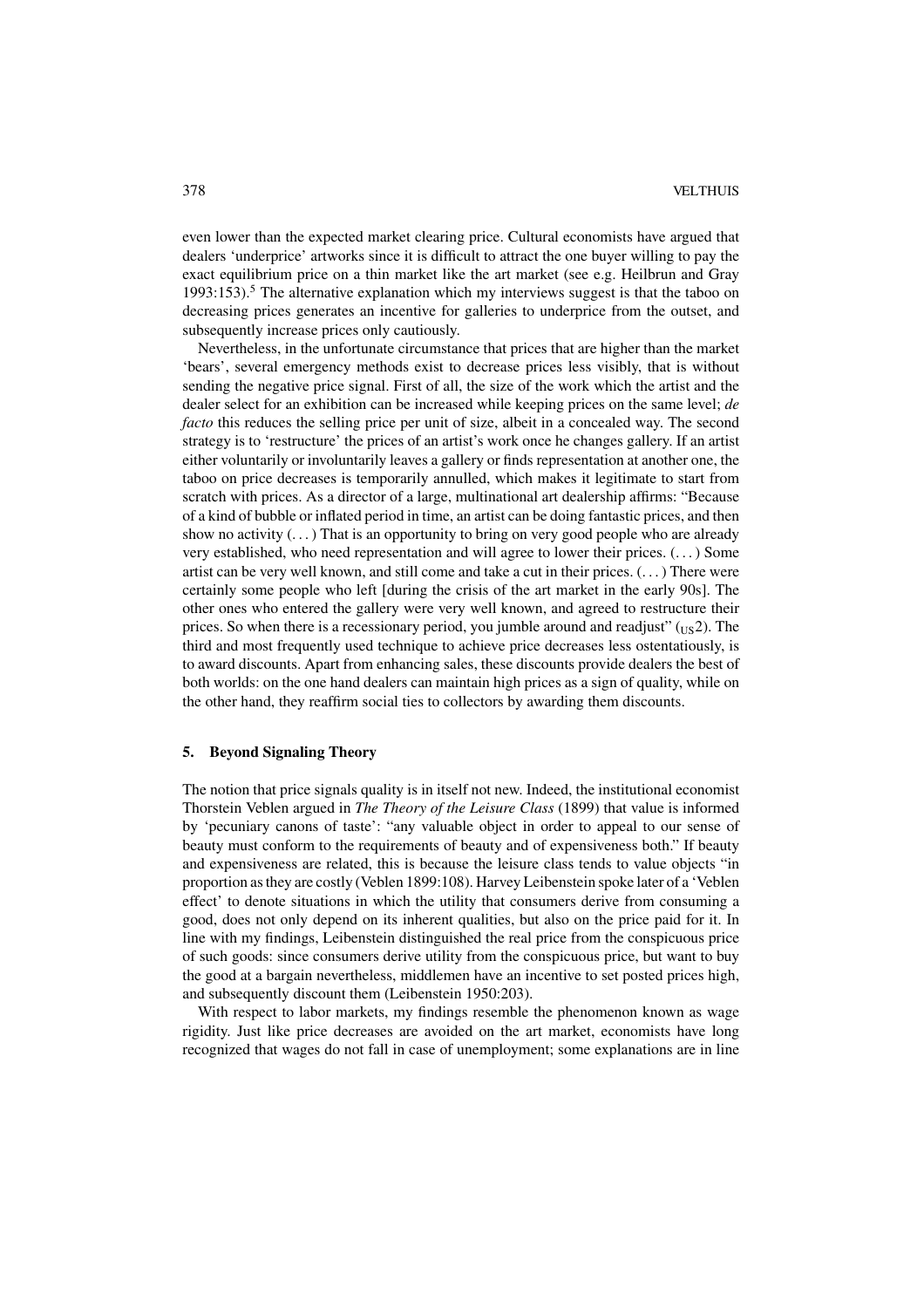with my finding that price decreases have a negative impact on the self-esteem of artists. Keynes stated in chapter 2 of the *General Theory* that workers are mainly concerned about relative wages, that is their own wage compared to those of others. As a result, employers would avoid wage decreases, unless all firms cut wages simultaneously (Keynes 1936). Other explanations of such rigidities by economists like Robert Solow and Georg Akerlof suggest that price decreases have a negative effect on the morale of workers. Wage decreases may result, in other words, in lower productivity (Bewley 1999). In the context of signaling theory, Stiglitz argued that employers refrain from hiring workers who offer their services for a lower wage in case of unemployment, since they interpret these lower wages as a sign of low productivity (Stiglitz 1987).

Thus the question is warranted how the interpretive approach to prices which I advocate, differs from more conventional economic approaches. I distinguish three main differences. First of all, price signals do not just serve the economic purpose of making sales to collectors or maximizing productivity of artists. They also contribute to establishing status hierarchies among dealers, collectors and artists. Secondly, they structure the art world on a supraindividual level. Thirdly, I argue that meanings of prices are always subject to interpretation and therefore polysemic.

# *5.1. Status Hierarchies*

Price signals establish and confirm status hierarchies among art dealers, collectors and artists. They do not just refer to goods, as economists assume, but also to the people who produce and consume them. For instance, rising prices enable collectors and art dealers to express their 'aesthetic eye' or the heroic role they play in the art world: by contrasting the low level of the original acquisition prices with the high present market value of their holdings, they tell how early they were able to spot the quality of an artist's work. The Dutch collector Frits Becht, for instance, recounted in an interview with a weekly how he bought work by the Dutch artist Co Westerik for  $\epsilon$ 75 in the 1950s, and emphasized that he could sell it 30 years later for 1,000 times that price. Likewise Sidney Janis, a famous post-war gallery owner in New York, remarked in an interview how difficult it was to sell works of abstract expressionist painters when they had their first exhibitions in his gallery. In 1952 he sold a work by Jackson Pollock for \$8,000. Janis comments: "Twenty years later I bought it back for 350,000 dollar and gave it to the *Museum of Modern Art*. We sold *Blue Poles*, a somewhat smaller picture, for \$6,000, and eventually it was sold to the *Canberra Museum* in Australia for a reputed \$2 million" (Coppet and Jones 1984:39).<sup>6</sup> For him, as for many collectors, the gap between the original acquisition price and the present market value functions a status symbol.

This means that some collectors are triggered by low rather than high prices when they buy art. Keen on potential increases in value, and reassured of their own capability to 'spot quality', they refuse to buy for high prices. The American collector Paul Cummings, for instance, likened the excitement of collecting paintings to buying "strawberries . . . when they're plentiful and cheap" (Robson 1995:197). Likewise one of my respondents said that he tried to "sell work as cheap as possible, because (. . . ) I want to grant people the pleasure of getting it for a bargain if they have the guts to buy work of an unknown artist" ( $_{\text{NL}}$ 4).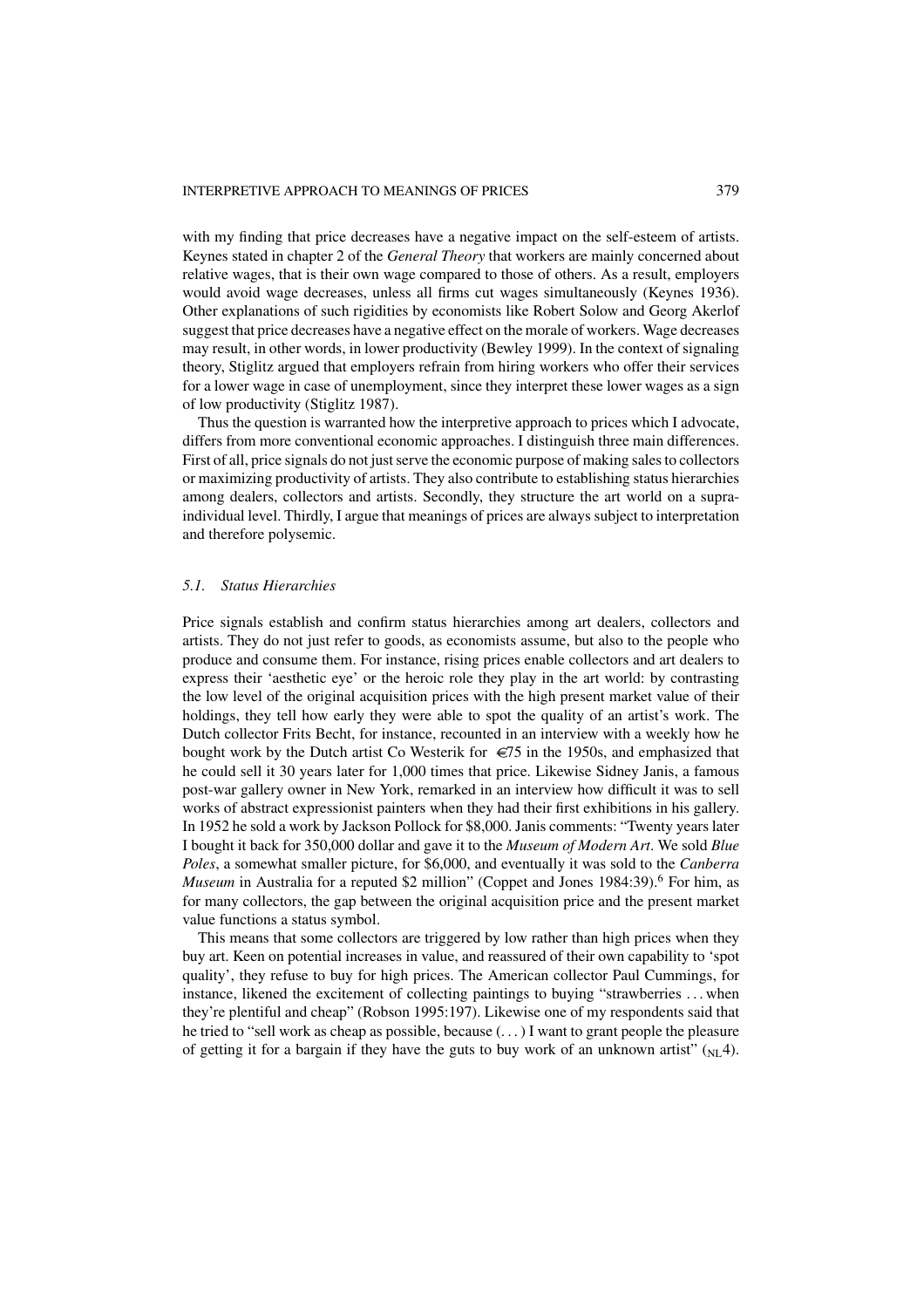Thus dealers need to have contextual knowledge in order to know in which cases they should signal quality by means of high prices, and in which cases they should emphasize the discoverer character of low prices.

Just like the difference between the original and the present market value of art is a status symbol for collectors, prices establish status hierarchies among artists. Ruth Towse noted that "monetary payment is a ranking device; if artist A is paid more than artist B, he feels more valued thereby. Many artists accept the judgment of the market" (Towse 2001:487). In her research on the art market of the 1980s, Krystyna Warchol noted likewise: "High prices are read as messages sent by the student to the community which say—as one student put it—'I am pretty damned good, I am better than you are" (Warchol 1992:324). These effects can be more meaningful than other types of praise or recognition for artists such as reviews by critics and peers, attention from cultural institutions, or compliments by collectors and dealers. These meaningful prices invoke the notion of a 'market experience' as political scientist Robert Lane calls it. Lane argues that apart from generating income, participating in the market and its social fabric is a source of emotional satisfaction in itself: it contributes to human development and to establishing a sense of worth (Lane 1991).<sup>7</sup>

Given that artists interpret such rankings as judgments over their self-worth and the quality of their work, they are fiercely contested. An eminent New York art dealer spoke of the tension which "permeates the entire art community, that certain artists are achieving very high prices, and that other artists think they are not worthy of those prices"  $(1.814)$ . Anticipating such tensions, a Dutch art dealer said that she priced a young artist's work relatively low, even though the quality of her work would allow for prices as high as those of older, more established colleagues. Likewise, for a dealer I interviewed who represented Indian artists in the Netherlands, translating hierarchical differences into price differences was a rule rather than an exception: "In India there is a strong hierarchy between artists anyway  $(\ldots)$ . Young artists look up to artists who are older. So a younger artists will not mind if prices for the work of an older colleague are higher. I could not get away with pricing work of a younger artist higher, even if the quality of his work is much better. That is out of the question" ( $_{\text{NL}}$ 3). In short, art dealers are confronted with ranking effects of prices when they do business.

#### *5.2. Lending Structure to the Art World*

Another phenomenon which signaling theory in economics does not account for, is that price signals do not just concern the level of individual artists, but also entire artistic movements or the position of countries in the international art world. By confirming the rise and decline of artistic movements, the price system structures or provides order to the art world as a whole. To give some examples in the history of art: in 1914, the outstanding collection of a small group of French investors known as *La Peau de l'Ours*, came up at auction at the Parisian Hôtel Drouot. The group had bought new, predominantly cubist artworks by artists such as Picasso before their careers had been established. The success of the auction was perceived by art critics as "a confirmation of the art's importance that their own aesthetic evaluations could not confer" (Fitzgerald 1995:17; Gee 1981:22–23). In the late 1990s, the record prices for the artwork made by contemporary photographers were likewise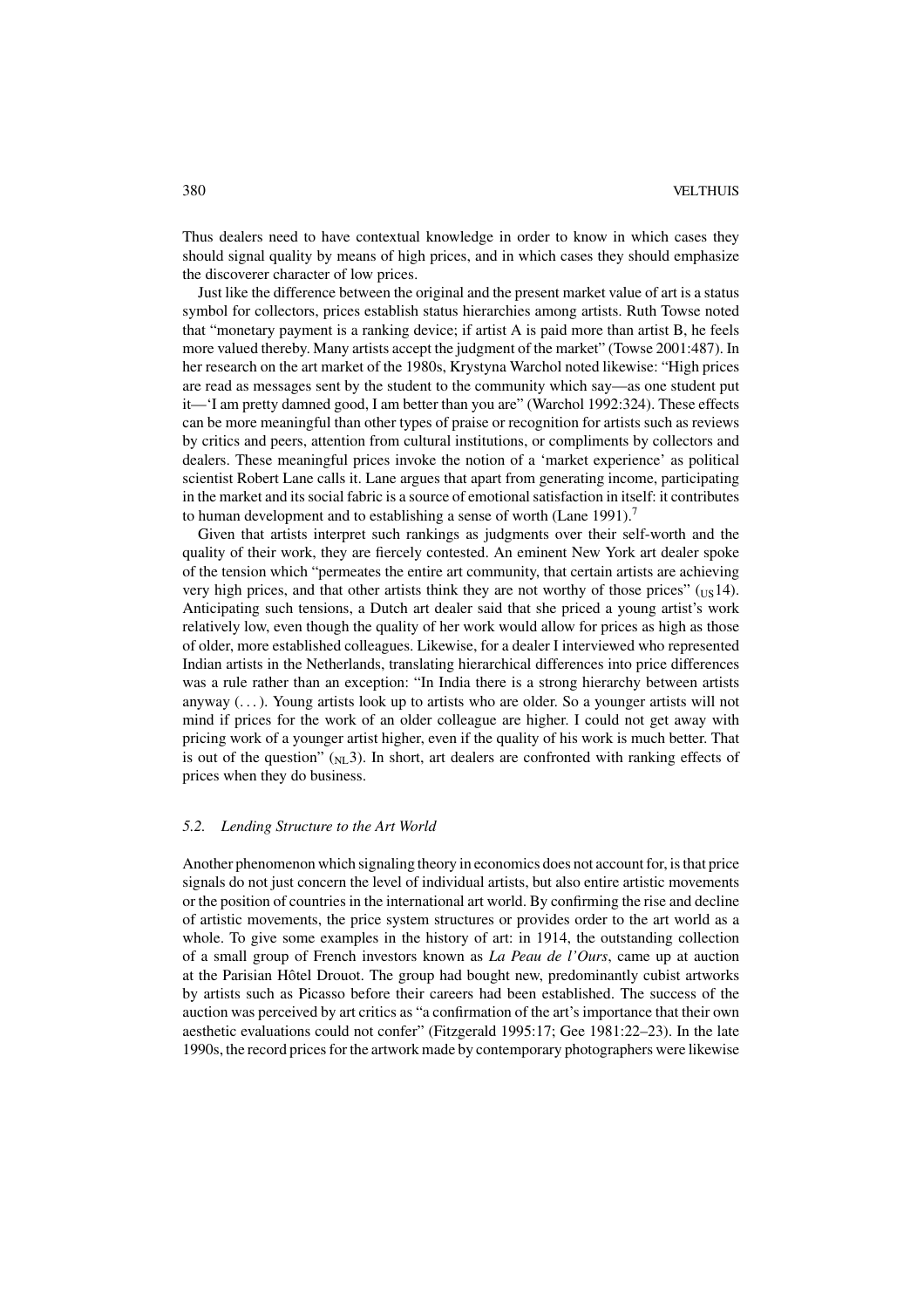interpreted as the ultimate confirmation that the medium of photography was finally taken seriously in the art world.

Conversely, decreasing prices have been interpreted as the defeat of artistic movements, or even as evidence of a country's waning position in the international art world. When abstract expressionism rose in New York after World War II, this was at the expense of an older generation of American artists whose prices subsequently plummeted (Guilbaut 1983:179); the same drama unfolded for many artists who established their careers in the 1980s. Unable to sustain the price level which they had built up quickly during the boom of the art market, many saw their careers ruined. In a recent report commissioned by the French government, the fact that prices of contemporary French artists are lagging behind the international standard, contrary to their nineteenth century predecessors, was interpreted as a sign of the sorry state of the contemporary French art world.<sup>8</sup>

Apart from structuring the art world internally, high prices also structure the relationship of the art world to the remainder of society. Art historian Frances Haskell has pointed out that historically high prices "raised the whole status of art in the eyes of the world" (cited by Fitzgerald 1995:6). This status-raising effect of prices has practical, unintended consequences. It results in a concentration of resources directed at preserving artworks rather than other objects which societies have manufactured throughout history. Thus high prices contribute to the preservation of art for future generations. As a gallery owner claims: "There is a very important moral function carried out by high art prices, by the fact that this makes art valuable. A society can preserve only things that are valuable. . . the great moral contribution the market makes to art is the value it imputes to art which in turn leads to its preservation" (Klein 1994:65–66).<sup>9</sup>

# *5.3. Contested Meanings of Prices*

A final deviation from conventional signaling theory is that meanings of prices are far from unequivocal, and always needs to be interpreted by actors. This underlines the need for an interpretive approach to prices as advocated by for instance Boettke (1995) and Ebeling (1990). The reason is that meanings of prices are based on conventions, which need to be learned: without knowledge of prices for art, a certain price difference, price level, or price change will be meaningless. They only become meaningful through a process of 'semiotic socialization', which largely coincides with becoming part of the arts community. Conversely, an outsider to the arts community will not understand or will contest the meanings which prices convey. Thus when sociologist David Halle studied artworks on display in private houses in New York, and asked their owners about the meanings these works had for them, he recorded the following statements: "Some of the modern stuff is o.k., but a lot of the stuff is either ugly or a put-on. These million-dollar price tags are a big put-on." Another respondent said: "I stand looking at two blobs, trying to find a meaning in it. The meaning is that they can get fantastic sums of money for the works!" (Halle 1993:125, 127).

Such contestation of the meanings of prices frequently arises when museums acquire works by modern or contemporary artists with tax money. In the Netherlands, museum acquisition of artworks that are difficult to appreciate without being educated in art, were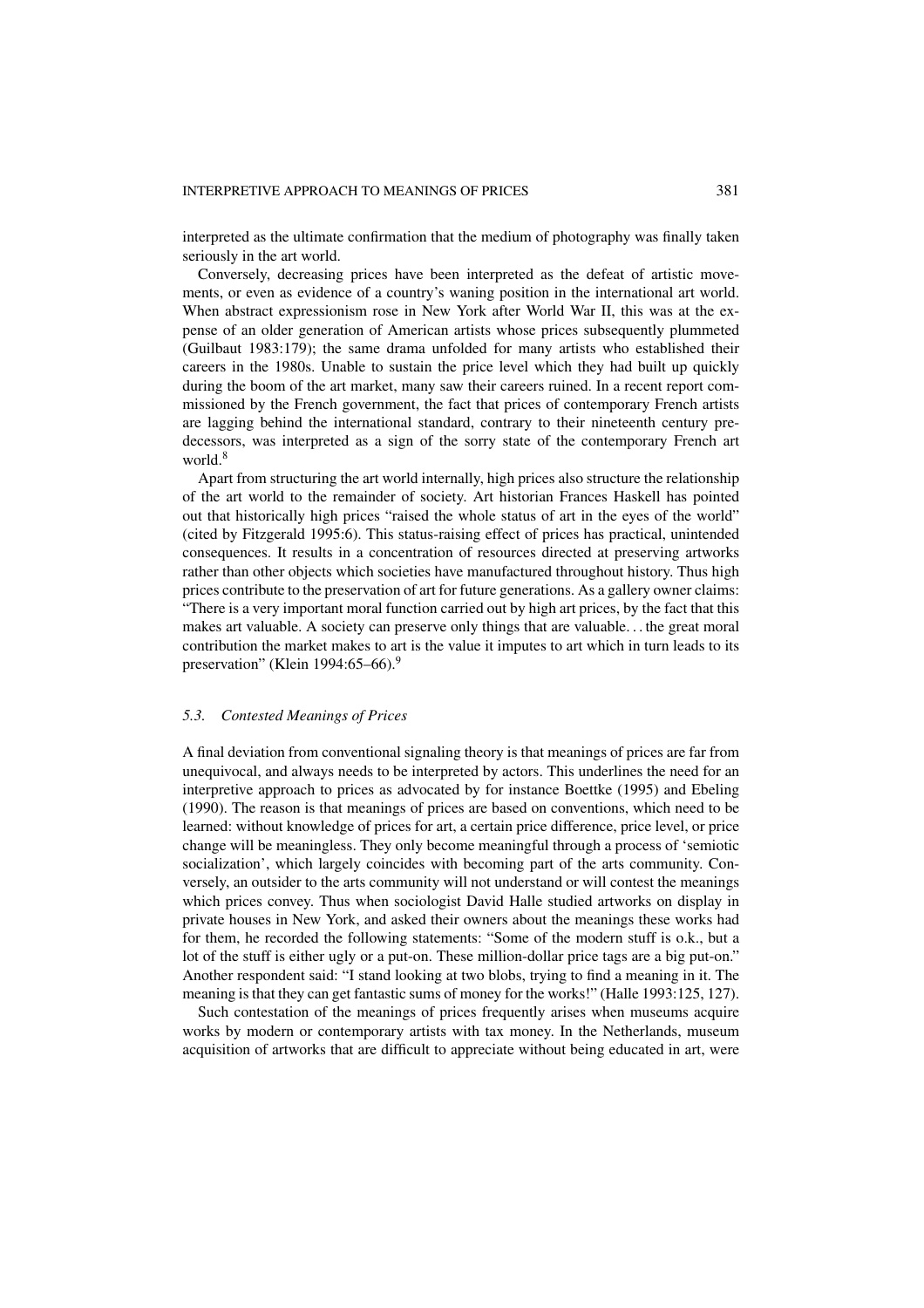followed by heated media debates over the legitimacy of prices paid by art museums. As the Dutch art critic Sven Lütticken argues: "The prices modern artworks received were always an efficacious instrument to make an issue of the aversion to them. It made that abject modern art even more repulsive."<sup>10</sup>

Also within the art world, the price mechanism may lead to confusion, misunderstandings and contestation. This becomes apparent when an artist is insulted by the low price a dealer sets for his work, when collectors mistrust prices that are either lower or higher than they expect, or when dealers ridicule the high prices which a colleague has set. I ran into dealers who thought of an artist and her cautious pricing preferences as too modest, and into others who interpreted their artist's demands for high prices as a symbol of a misplaced sense of superiority. Contrary to signaling theory, it suggests that prices may have many different meanings simultaneously. Disputes over meanings of prices are particularly outspoken between different circuits within the art world that do not share the same artistic standards. For instance, dealers, artists and collectors in a conservative circuit where mostly representational art is traded, dispute the high prices which artworks achieve in an avantgarde circuit. In the former, the high prices for avant-garde art symbolize the vacuity of the latter circuit.

# **6. Conclusion**

Austrian economists have argued that the price mechanism constitutes a communicative system which conveys knowledge to economic actors. This signaling function of prices has been the central concern of this paper. I have outlined how the Austrian perspective differs from a neoclassical point of view, and from signaling theory, which emerged out of the economics of information. My main criticism of the Austrian view is that the meanings that it discusses are unduly limited to strictly economic meanings such as economic incentives and profit opportunities. As a result, promises of a younger generation of Austrian economists, who advocate an interpretive approach to prices, are not fulfilled. Building on the work of Clifford Geertz as well as more recent work in economic anthropology and economic sociology, I have illustrated such an interpretive approach empirically by means of a thick description of price setting on the market for contemporary art in Amsterdam and New York. I have argued that in order to come to a proper understanding of prices for art, we have to take social and cultural meanings of prices into account as well as the cognitive processes that produce these meanings. Rising prices of the work of a particular artist may signal that demand exceeds supply, or may attract the attention of alert investors in art, but an artist may interpret this rising price primarily as a sign of artistic progress or of acceptance by the art world. Because of the uncertainty about artistic or aesthetic value that prevails on the art market, price decreases will conversely affect the self-esteem of artists and harm belief in the value of the work that an art dealer has carefully built up. The signals price changes give can in other words be more about the quality of the work, than about its relative scarcity. In this respect, artistic and economic values are intertwined in a complex way (cf. Cowens 1998).

Although these findings suggest that economic signaling theory is to the point, the picture that my interview data provide is richer and more complex than that. For instance,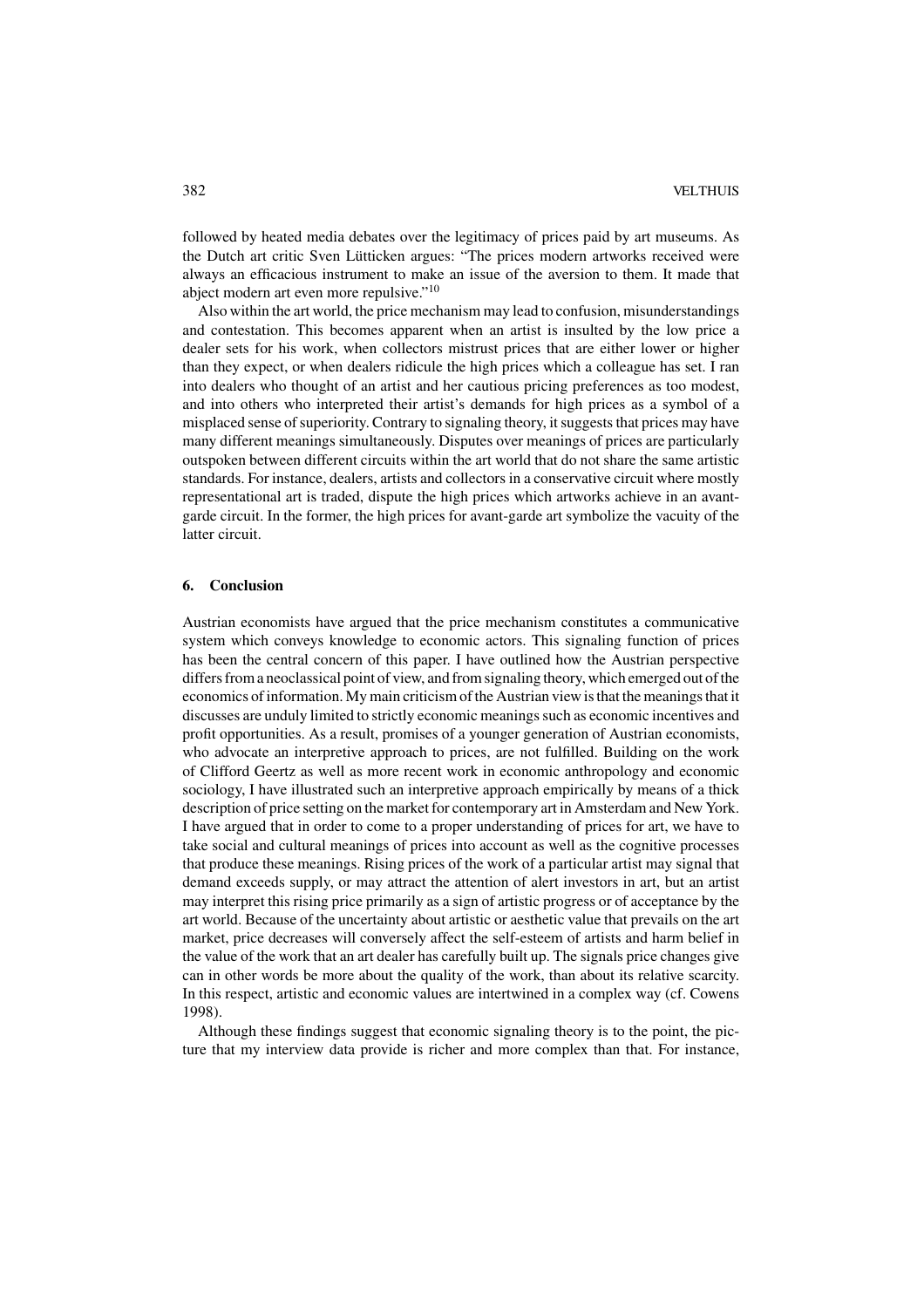meanings of prices also serve to construct status hierarchies among collectors as well as among artists. For some collectors, low prices are attractive since they signal the pride of being a discoverer, while other buyers may be uncertain because of the lower prices. Even economically successful and culturally reputed art collectors seem nothing like rational, self-interested economic man, but all the more like ordinary moral beings who long for praise of their peers, are uncertain about their decisions, and seek widespread approval for their actions. Thus dealers operate in a web of meanings when they set prices, which may give rise to misunderstanding, confusion, and dispute. A high price for an artwork can be interpreted as a signal of quality by some, but it can also be ridiculed as a symbol of fraud by others. It goes to show that prices are not just about goods, but also about the people who make, distribute, and acquire them.

For sure, the type of knowledge I derive from my ethnographic material has a different quality than conventional economic knowledge: it is less abstract, less rigorous and more difficult to generalize than economists generally prefer. I contend, however, that it provides a richer understanding of the actual practices of dealers, of decision making about prices, and of markets in general. The meanings of prices that I have discussed may therefore not be generalized, but the fact that prices generate social and cultural meanings apart from economic ones is likely to hold for other markets. Indeed, I claim that there is a complex, meaningful world behind the supply and demand curves of economic theory. Rich economic ethnographies and thick descriptions may be fruitful avenues to a better understanding of this world.

# **Acknowledgment**

Many thanks to Peter Boettke, Neil de Marchi, Arjo Klamer, the participants of a luncheon seminar at the Economics Department of Duke University, and two anonymous referees for helpful comments. Financial support from the Netherlands Organization for Scientific Research and the Trust Foundation (Erasmus University Rotterdam) is gratefully acknowledged.

# **Notes**

- 1. For a general Austrian approach to markets for cultural goods, see Tyler Cowens' *In Praise of Commercial Culture* (1998).
- 2. Other studies of prices in Western economies by sociologists and anthropologists include Baker (1984) on a social structural explanation of the volatility of prices on security markets; Podolny (1993) on price levels and the status of firms within a market, Smith (1989) on the social construction of auction prices, and Prus (1985) on price setting on retail markets as a social activity. The price mechanism of non-western markets (in particular the bazaar economy) has been studied by anthropologists like Geertz (1979), Fanselow (1990) and Alexander and Alexander (1992).
- 3. In both cities, the same questionnaire was used. The selection of galleries was made on the basis of three criteria: first, diversity in terms of age and location of the galleries was maximized. Second, I tried to maximize diversity in terms of the artistic program of the gallery, ranging from 'easily accessible', figurative, and often inexpensive oil paintings to so-called 'inaccessible', avant-garde or experimental art; the sample is however biased toward the second category. Third, the sample was partially based on a snowball method: interviews with some dealers were made on the basis of recommendation of gallery owners I had interviewed before.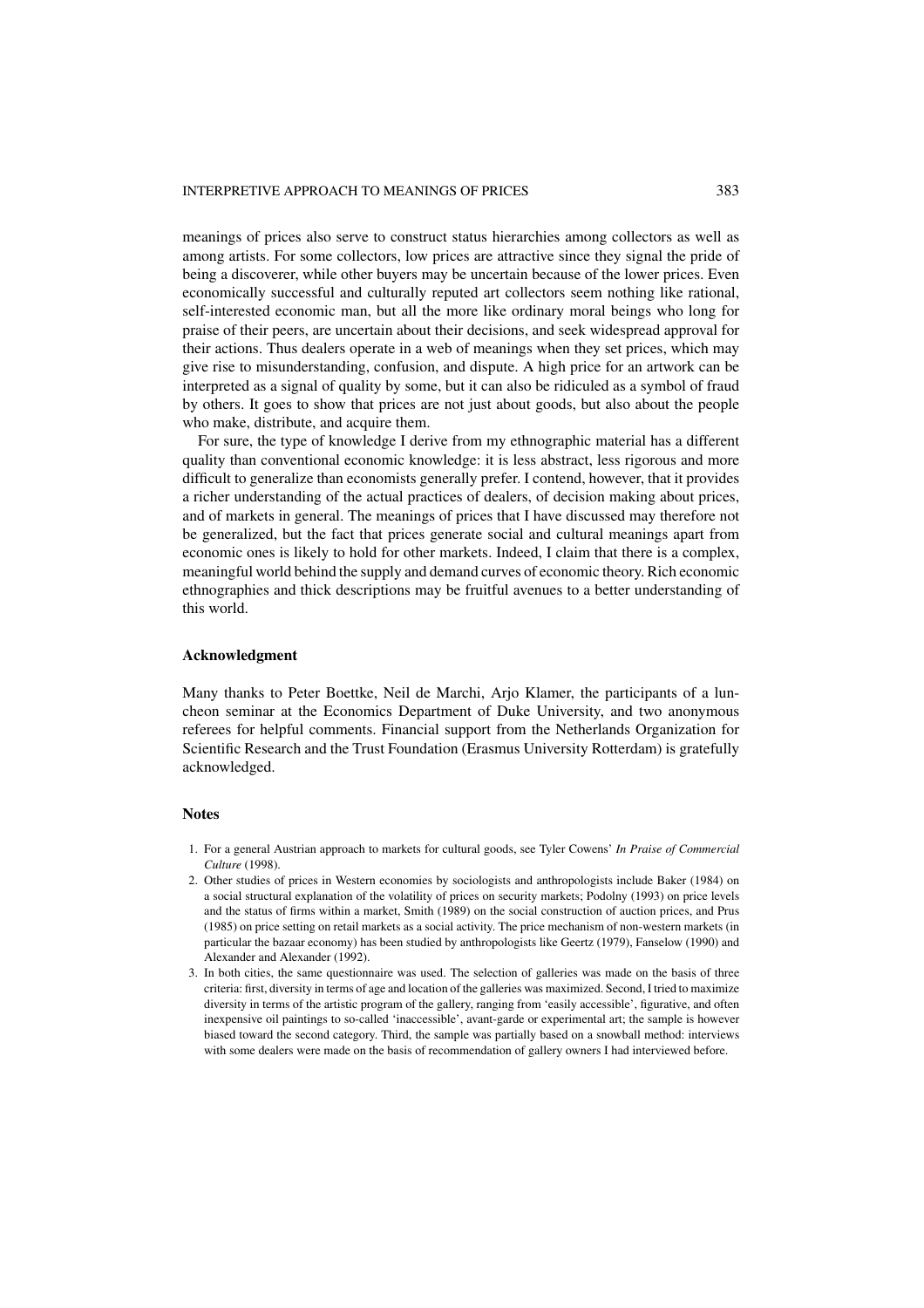#### 384 VELTHUIS

- 4. For the American situation, most material was obtained from two main magazines, *ARTnews* and *Art in America*, and one newspaper, *The New York Times*, volumes 1990–1999. Since comparable art magazines are lacking for the Dutch art market, I focused on two daily newspapers with extensive coverage of the visual arts, *de Volkskrant* and *NRC Handelsblad*. Volumes of newspapers were searched systematically with the help of the on-line full-text service *LEXIS-NEXIS Academic Universe* and CD-ROM editions; art magazines were searched with the bibliographical *Art Index*.
- 5. This strategy of 'underpricing' has been discussed frequently in economic literature, in particular with respect to the pricing of equity at an Initial Public Offering (IPO). Because of a company's underpricing strategy, investors can make an excess return by buying the IPO and selling it as soon as the equity appears on the open market. One explanation for this excess return is that buyers need to be enticed with a lower price to buy the stock since they are uncertain about its value (see e.g. Levis 1990:87); another explanation is that companies are risk averse, and therefore set the price low enough for investors to get interested. Neither explanation for underpricing is related to a taboo on price decreases.
- 6. John Brooks, 'Why fight it? Profiles: Sidney Janis', *The New Yorker*, 11.12.1960; 'A portrait of Sidney Janis on the occasion of his 25th anniversary as an art dealer', *Arts Magazine*, November 1973; Rudie Kagie, 'Interview met Frits Becht', *Vrij Nederland*, 49, 6.4.1988.
- 7. Take the case of Tim Rollins, a critical New York artist who, being highly influenced by Marx, was concerned about the wasteful culture which capitalism created. In order to counter what he calls "waste of human resources", in 1982 he established the art program *Kids of Survival* (K.O.S.), which was directed at developing the innovative and creative talents of learning-disabled and emotionally handicapped teenagers in the New York neighborhood of the South Bronx. In an interview with the magazine *Art in America*, Robbins expresses his pride in the commercial success of the program, since it enriched the material life of a group of teenagers, whose future would otherwise have been destitute. His pride is not only related to economic success, but also to artistic success. Because of the exceptional group of collaborators, Robbins recounts how he "had to defy the expectations and prejudices that people generally have about a bunch of kids and a schoolteacher." To show that they have accomplished that, the artist talks prices in the interview: "I think we have done that—from \$5 bricks in 1981 to over \$150,000 for a major work today." Robbins, his Marxist background notwithstanding, conveys the artistic achievement of himself and the South Bronx teenagers by referring to the price increases as a summary of their artistic success and of their acceptance by the cultural community. See Lilly Wei, 'Making art, Making Money. Artists Comments', *Art in America*, July 1990, p. 178.
- 8. See Richard B. Woodward, 'Racing for Dollars, Photography Pulls Abreast of Painting', 3.24.2001; Alain Quemin, *Le rôle des pays prescripteurs sur le marché et dans le monde de l'art contemporain*, Report commissioned by the Ministry of Foreign Affairs, June 2000.
- 9. The late New York art dealer Leo Castelli argued likewise that an important side-effect of high market prices is that they draw the attention of potential collectors and get them involved with art: "Now the news about high prices has captures [the public's] attention. This has its unfavorable side, of course. Yet some who became interested in a superficial way have gotten truly involved with art"; Carter Ratcliff, 'Dealers Talk', *Art in America*, 76(7), July 1988, pp. 78–79.
- 10. See Sven L¨utticken, 'Prijs en waarde. De moderne kunst onder vuur', *De Witte Raaf*, 78, March–April 1999, pp. 23–25; a famous historical instance of such a negative symbolic value of a price, is the case between John Ruskin and James Whistler. Art critic and artist Ruskin wrote the following about Whistler's canvas *Nocturne in black and gold: The Falling Rocket*: "I have seen, and heard, much of cockney impudence before now; but never expected to hear a coxcomb ask two hundred guineas for flinging a pot of paint in the public's face." Whistler sued Ruskin, won, but since he since the damages he was granted were negligible and the costs of the trial were high, he had to file for bankruptcy (see Erftemeijer 2000, p. 323).

# **References**

- Abolafia, M. Y. (1996) *Making Markets. Opportunism and Restraint on Wall Street*.Cambridge: Harvard University Press.
- Akerlof, G. A. (1970) "The Market for "Lemons": Quality Uncertainty and the Market Mechanism." *Quarterly Journal of Economics*, 84(3): 488–500.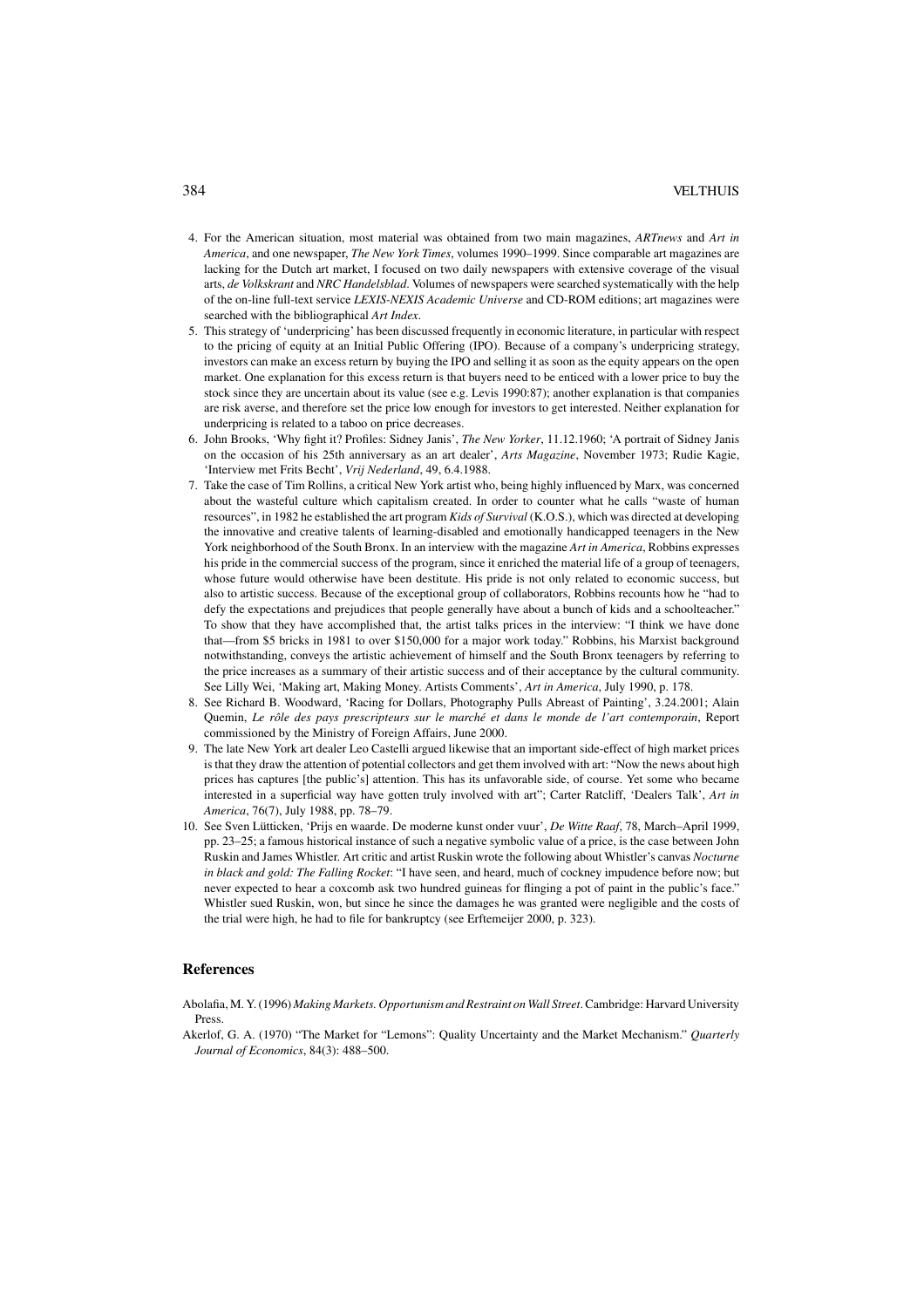#### INTERPRETIVE APPROACH TO MEANINGS OF PRICES 385

- Alexander, J. and Alexander, P. (1991) "What's a Fair Price? Price-Setting and Trading Partnerships in Javanese Markets." *Man*, 26(3): 493–512.
- Alexander, P. (1992) "What's in a Price? Trading Practices in Peasant (and other) Markets." In: Dilley, R. (Ed.) *Contesting Markets. Analyses of Ideology, Discourse and Practice*, pp. 79–96. Edinburgh: Edinburgh University Press.
- Baker, W. E. (1984) "The Social Structure of a National Securities Market." *American Journal of Sociology*, 89 (4): 775–811.
- Bewley, T. F. (1999) *Why Wages Don't Fall During a Recession*. Cambridge: Harvard University Press.
- Boettke, P. J. (1995) "Interpretive Reasoning and the Study of Social Life." In: Prychitko, D.L. (Ed.) *Individuals, Institutions, Interpretations*, pp. 59–80. Aldershot: Avebury.
- Coppet, L. D. and Jones, A. (1984) *The Art Dealers. The Powers Behind the Scene Tell How the Art World Really Works*. New York: Clarkson N. Potter.
- Cowens, T. (1998) *In Praise of Commercial Culture*. Cambridge: Harvard University Press.
- De Marchi, N. and Miegroet, H. J. V. (1994) "Art, Value, and Market Practices in the Netherlands in the Seventeenth Century." *Art Bulletin*, 76(3): 451–464.
- Ebeling, R. M. (1990) "What is a Price? Explanation and Understanding (With Apologies to Paul Ricoeur)." In: Lavoie, D. (Ed.) *Economics and Hermeneutics*. London: Routledge.
- Ebeling, R. M. (1995) "Toward a Hermeneutical Economics: Expectations, Prices, and the Role of Interpretation in a Theory of the Market Process<sup>5</sup> In: Prychitko, D. L. (Ed.) *Individuals, Institutions, Interpretations. Hermeneutics applied to economics*, pp. 138–153. Aldershot: Avebury.
- Erftemeijer, A. (2000) *De Aap van Rembrandt. Kunstenaarsanekdoten van de Klassieke Oudheid tot Heden.* Haarlem: Becht.
- Fanselow, F. S. (1990) "The Bazaar Economy or How Bizarre is the Bazaar Really?" *Man*, 25(2): 250–265.
- Fitzgerald, M. C. (1995) *Making Modernism. Picasso and the Creation of the Market for Twentieth-Century Art*. New York: Farrar, Straus and Giroux.
- Frey, B. S. (1997) "Art Markets and Economics: Introduction." *Journal of Cultural Economics*, 21: 165–173.
- Friedland, R. and Alford, R. R. (1991) "Bringing Society Back: Symbols, Practices, and Institutional Contradictions." In: DiMaggio, P. J. and Powell, W. W. (Eds.) *The New Institutionalism in Organizational Analysis*, pp.
- 232–263. Chicago: The University of Chicago Press. Gee, M. (1981) *Dealers, Critics, and Collectors of Modern Painting. Aspects of the Parisian Art Market Between 1910 and 1930*. New York: Garland Publishing.
- Geertz, C. (1973 [1993]) *The Interpretation of Cultures*. London: Fontana Press.
- Geertz, C. (1979) "Suq: The Bazaar Economy in Sefrou." In: Geertz, C. Geertz, H., and Rosen, L. (Eds.) *Meaning and Order in Moroccan Society*, pp. 123–225. Cambridge: Cambridge University Press.
- Grampp, W. D. (1989) *Pricing the Priceless. Art, Artists and Economics*. New York: Basic Books.
- Guilbaut, S. (1983) *How New York Stole the Idea of Modern Art. Abstract Expressionism, Freedom, and the Cold War*. Chicago: University of Chicago Press.
- Halle, D. (1993) *Inside Culture. Art and Class in the American Home*. Chicago: University of Chicago Press.
- Hayek, F. A. (1945 [1949]) "The Use of Knowledge in Society." In: *Individualism and Economic Order*. London: Routledge.
- Heilbrun, J. and Gray C. M. (1993) *The Economics of Art and Culture. An American Perspective*. Cambridge: Cambridge University Press.
- Horwitz, S. (1995) "Monetary Exchange as an Extra-Linguistic Social." In: Prychitko, D. L. (Ed.) *Individuals, Institutions, Interpretations. Hermeneutics Applied to Economics*, pp. 154–175. Aldershot: Avebury.
- Kessler-Harris, A. (1990) *A Woman's Wage. Historical Meanings and Social Consequences.* Lexington: University of Kentucky Press.
- Keynes, J. M. (1936) *The General Theory of Employment, Interest and Money*. New York: Harvest/Harcourt Brace Jovanovich.
- Kirzner, I. M. (1992) *The Meaning of Market Process. Essays in the Development of Modern Austrian Economics*. London: Routledge.
- Klein, U. (1994) *The Business of Art Unveiled*. New York Art Dealers Speak up. Frankfurt a. Main: Peter Lang. Lane, R. E. (1991) *The Market Experience*. Cambridge: Cambridge University Press.
- Lavoie, D. (Ed.) (1990) *Economics and Hermeneutics*. London: Routledge.